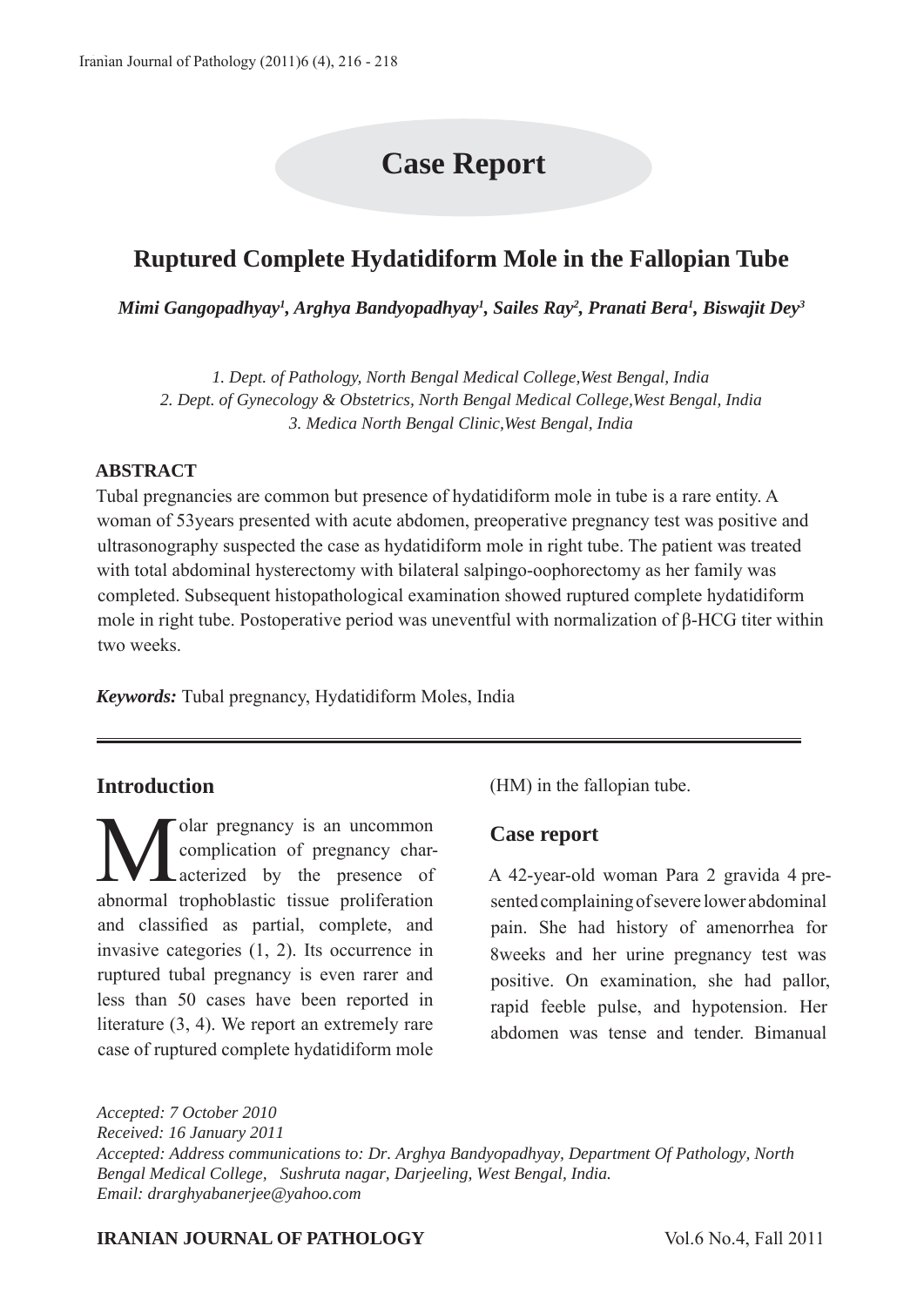examination was extremely painful and the size of the uterus could not be delineated. Ultrasonography showed typical snow burst appearance in the right fallopian tube along with massive amount of peritoneal fluid. Uterus was bulky but the cavity was empty. The patient immediately underwent laparotomy for suspected ectopic pregnancy. Multiple grape like vesicles were seen coming out from the ruptured right fallopian tube. Abdominal total hysterectomy and bilateral salpingo- oophorectomy was done owing to her perimenopausal age. Grossly the right tube was dilated and ruptured containing numerous vesicular masses which were 1-1.5 cm in diameter admixed with the blood clot (Fig.1). The uterine cavity was empty and left tube and ovary looked normal. Histopathological examination showed a ruptured and expanded tubal wall, hydropic chorionic villi of varing sizes, with central cistern formation and exhibiting circumferential trophoblastic proli-feration (Fig.2). Therefore, a final diagnosis of complete hydatidiform mole was made. Postoperative human chorionic gonadotropin levels dropped rapidly and remained undetectable until 9 months follow up.



**Fig. 1-** Grossly right fallopian tube was dilated and ruptured containing multiple grape like vesicles. Uterine cavity was empty with left tube and ovary appeared normal



**Fig. 2-** Microphotograph showing complete hydatidiform mole with cavitation and circumferential trophoblastic proliferation adjacent to the tubal wall (arrow).  $(\times 40, H \& E)$ stain). Inset: Intermediate trophoblast with cytological atypia.  $(\times 400, H & E \text{ stain})$ 

### **Discussion**

The preoperative diagnosis of HM in fallopian tube is difficult (5). The positive pregnancy test, mass in the fallopian tube along with typical radiological findings as in our case, should arouse suspicion. Gillespie AM *et al.* reviewed 5581 women with ectopic gestational trophoblastic disease and showed that only 0.1% (6 patients) had the disease. Out of these 3 were complete mole and 3 choriocarcinoma (6).

HM represents a malformation of the placenta due to genetic aberration of the villous trophoblast characterized by hydropic swelling and varying degree of trophoblastic proliferation (1-3).

The common age of presentation, vary in various reports ranging from  $3<sup>rd</sup>$  to  $4<sup>th</sup>$  decade, with a mean age of 28 years (7). Our patient was older with two previous normal deliveries and one spontaneous abortion.

Predisposing risk factors to development of tubal ectopic hydatidiform mole include multiparity, pelvic inflammatory disease, oral contraceptive, low socioeconomic status , prior HM and advanced or young maternal

#### Vol.6 No.4, Fall 2011 **IRANIAN JOURNAL OF PATHOLOGY**